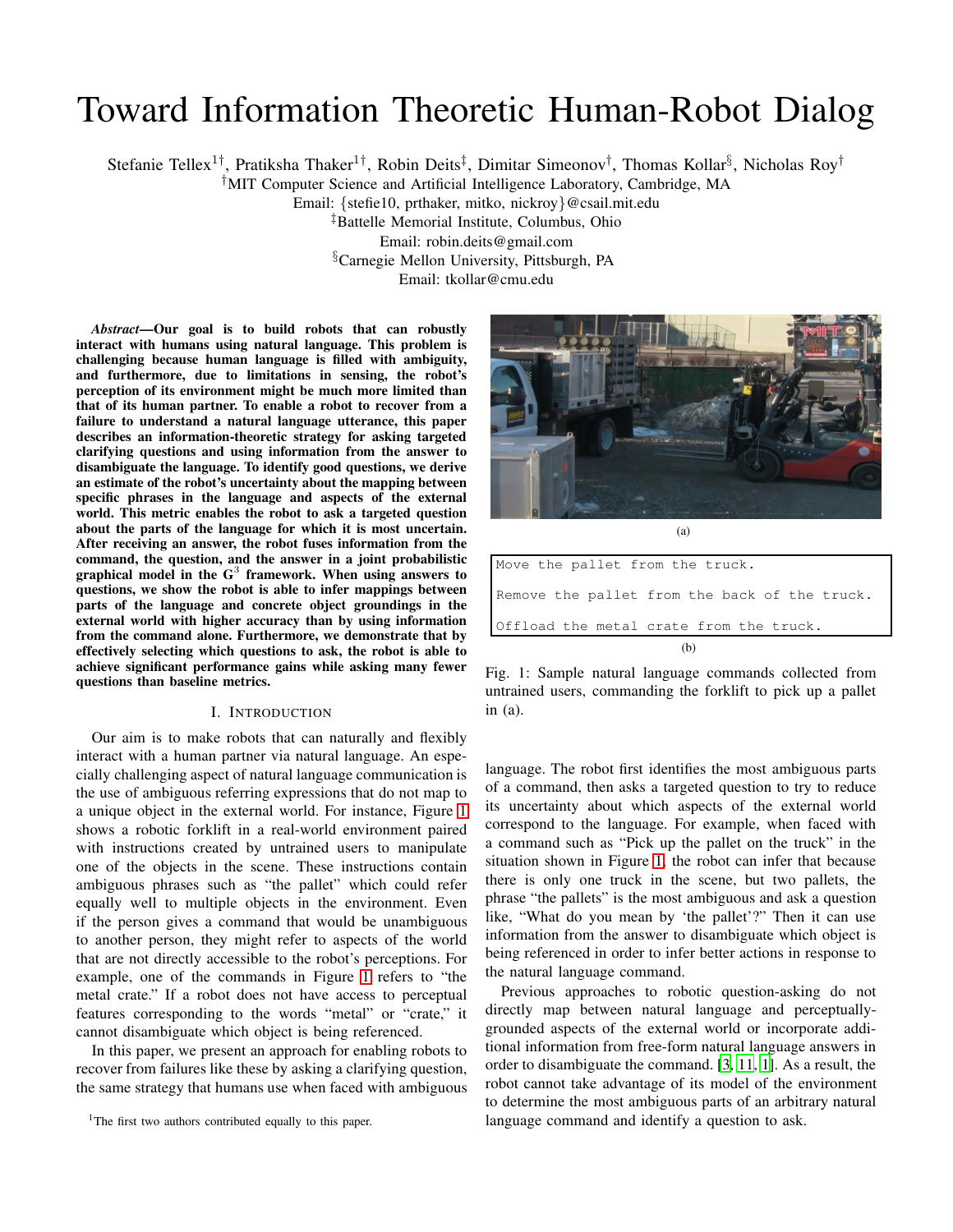In order to derive an expression for the robot's uncertainty about groundings in the external world, our approach builds on the Generalized Grounding Graph  $(G<sup>3</sup>)$  framework [\[18,](#page-7-3) [17](#page-7-4)]. The  $G<sup>3</sup>$  framework defines a probabilistic model that maps between parts of the language and *groundings* in the external world, which can be objects, places, paths, or events. The model factors according to the linguistic structure of the natural language input, enabling efficient training from a parallel corpus of language paired with corresponding groundings. However, this factorization requires introducing a new *correspondence* variable which leads to difficulties when estimating the entropy over grounding variables. In this paper we derive a metric based on entropy using the  $G<sup>3</sup>$  framework. The robot uses this metric to identify the most uncertain random variables in the model in order to select a question to ask. Once the robot has asked a question, we show that it can exploit information from an answer produced by an untrained user by merging variables in the grounding graph based on linguistic coreference. By performing inference in the merged model, the robot infers the best set of groundings corresponding to the command, the question, and the answer.

We evaluate the system by collecting answers to questions created by the robot using crowdsourcing. We demonstrate that the system is able to incorporate information from the answer in order to more accurately ground concrete noun phrases in the language to objects in the external world. Furthermore, we show that our metric for identifying uncertain variables to ask questions about significantly reduces the number of questions the robot needs to ask in order to resolve its uncertainty. This work expands on previous work presented in [\[14\]](#page-7-5).

#### II. BACKGROUND

We briefly review grounding graphs, which were introduced by [\[18](#page-7-3)], giving special attention to the motivation for the correspondence variable, Φ. The correspondence variable makes it possible to efficiently train the model using local normalization at each factor but complicates the calculation of entropy described in Section [III-A.](#page-3-0)

In order for a robot to understand natural language, it must be able to map between words in the language and corresponding groundings in the external world. The aim is to find the most probable groundings  $\gamma_1 \dots \gamma_N$  given the language  $\Lambda$  and the robot's model of the environment m:

$$
\underset{\gamma_1 \dots \gamma_N}{\text{argmax}} \ p(\gamma_1 \dots \gamma_N | \Lambda, m) \tag{1}
$$

For brevity, we omit  $m$  from future equations. Groundings are the specific physical concept that is meant by the language and can be objects (e.g., a truck or a door), places (e.g., a particular location in the world), paths (e.g., a trajectory through the environment), or events (e.g., a sequence of robot actions).

To learn this distribution, one standard approach is to factor it based on certain independence assumptions, then train models for each factor. Natural language has a wellknown compositional, hierarchical argument structure [\[6\]](#page-7-6), and a promising approach is to exploit this structure in order to factor the model. However, if we define a directed model over these variables, we must assume a possibly arbitrary order to the conditional  $\gamma_i$  factors. For example, for a phrase such as "the tire pallet near the other skid," we could factorize in either of the following ways:

$$
p(\gamma_{\text{tires}}, \gamma_{\text{skid}} | \Lambda) = p(\gamma_{\text{skid}} | \gamma_{\text{tires}}, \Lambda) \times p(\gamma_{\text{tires}} | \Lambda)
$$
 (2)

$$
p(\gamma_{\text{ tires}}, \gamma_{\text{skid}} | \Lambda) = p(\gamma_{\text{ tires}} | \gamma_{\text{skid}}, \Lambda) \times p(\gamma_{\text{skid}} | \Lambda)
$$
 (3)

Depending on the order of factorization, we will need different conditional probability tables that correspond to the meanings of words in the language. To resolve this issue, another approach is to use Bayes' Rule to estimate the  $p(\Lambda | \gamma_1 \dots \gamma_N)$ , but this distribution would require normalizing over all possible words in the language  $\Lambda$ . Another alternative is to use an undirected model, but this would require normalizing over all possible values of all  $\gamma_i$  variables in the model.

To address these problems, the  $G<sup>3</sup>$  framework introduces a correspondence vector  $\Phi$  to capture the dependency between  $\gamma_1 \dots \gamma_N$  and  $\Lambda$ . Each entry in  $\phi_i \in \Phi$  corresponds to whether linguistic constituent  $\lambda_i \in \Lambda$  corresponds to grounding  $\gamma_i$ . We assume that  $\gamma_1 \dots \gamma_N$  are independent of  $\Lambda$  *unless*  $\Phi$  is known. Introducing  $\Phi$  enables factorization according to the structure of language with local normalization at each factor over a space of just the two possible values for  $\phi_i$ .

1) Inference: In order to use the G<sup>3</sup> framework for inference, we want to infer the groundings  $\gamma_1 \dots \gamma_N$  that maximize the distribution

$$
\underset{\gamma_1 \dots \gamma_N}{\text{argmax}} \, p(\gamma_1 \dots \gamma_N | \Phi, \Lambda), \tag{4}
$$

which is equivalent to maximizing the joint distribution of all groundings  $\gamma_1 \dots \gamma_N$ ,  $\Phi$  and  $\Lambda$ ,

<span id="page-1-2"></span><span id="page-1-1"></span>
$$
\underset{\gamma_1 \dots \gamma_N}{\text{argmax}} \ p(\gamma_1 \dots \gamma_N, \Phi, \Lambda). \tag{5}
$$

We assume that  $\Lambda$  and  $\gamma_1 \ldots \gamma_N$  are independent when  $\Phi$ is not known, yielding:

$$
\underset{\gamma_1 \dots \gamma_N}{\text{argmax}} \ p(\Phi|\Lambda, \gamma_1 \dots \gamma_N) p(\Lambda) p(\gamma_1 \dots \gamma_N) \tag{6}
$$

This independence assumption may seem unintuitive, but it is justified because the correspondence variable  $\Phi$  breaks the dependency between  $\Lambda$  and  $\gamma_1 \ldots \gamma_N$ . If we do not know whether  $\gamma_1 \ldots \gamma_N$  correspond to  $\Lambda$ , we assume that the language does not tell us anything about the groundings.

Finally, we assume a constant prior on  $\gamma_1 \dots \gamma_N$  and ignore  $p(\Lambda)$  since it does not depend on  $\gamma_1 \dots \gamma_N$ , leading to:

<span id="page-1-0"></span>
$$
\underset{\gamma_1 \dots \gamma_N}{\text{argmax}} \ p(\Phi|\Lambda, \gamma_1 \dots \gamma_N) \tag{7}
$$

The  $G<sup>3</sup>$  framework described by [\[18\]](#page-7-3) trains the model in a discriminative fashion. However, it is not a conventional conditional random field in that the correspondence vector  $\Phi = True$  is observed, and the conditioning variables  $\gamma_i$  are hidden, preventing the use of standard inference techniques. To compute the maximum value of the objective in Equation [7,](#page-1-0) the system performs beam search over  $\gamma_1 \dots \gamma_N$ , computing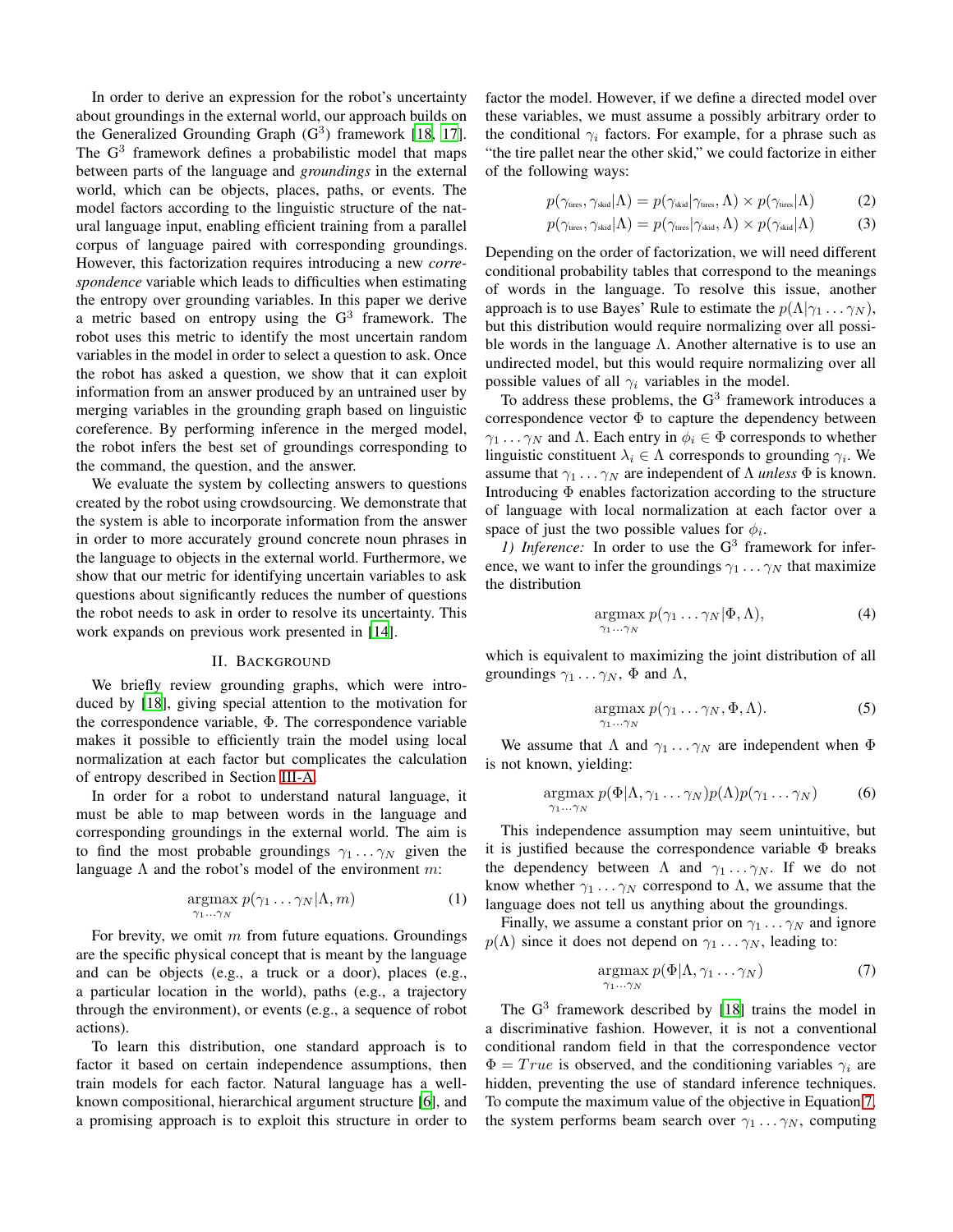<span id="page-2-0"></span>

(a) Unmerged grounding graphs for three dialog acts. The noun phrases "the pallet," "one" and "the one near the truck" refer to the same grounding in the external world, but initially have separate variables in the grounding graphs.



(b) The grounding graph after merging  $\gamma_2$ ,  $\gamma_3$  and  $\gamma_5$  based on linguistic coreference.

Fig. 2: Grounding graphs for a three-turn dialog, before and after merging based on coreference . The robot merges the three shaded variables.

the probability of each assignment from Equation [7](#page-1-0) to find the maximum probability assignment. Although we are using  $p(\Phi|\Lambda, \gamma_1 \dots \gamma_N)$  as the objective function,  $\Phi$  is fixed, and the  $\gamma_1 \dots \gamma_N$  are unknown. This approach is valid because, given our independence assumptions,  $p(\Phi|\Lambda, \gamma_1 \dots \gamma_N)$  corresponds to the joint distribution over all the variables given in Equation [5.](#page-1-1)

In order to perform beam search, we factor the model according to the hierarchical, compositional linguistic structure of the command:

$$
p(\Phi|\Lambda, \gamma_1 \dots \gamma_N) = \prod_i p(\phi_i|\lambda_i, \gamma_{i_1} \dots \gamma_{i_k})
$$

This factorization can be represented graphically; we call such a graphical model the *grounding graph* for a natural language command. We can draw it as a factor graph, but in this paper we represent it as a directed graphical model to emphasize the role of the correspondence variable and independence assumptions in the factorization. The directed model for the command "Pick up the pallet" appears in Figure [2.](#page-2-0) The  $\lambda$  variables correspond to language; the  $\gamma$ variables correspond to groundings in the external world, and the  $\phi$  variables are  $True$  if the groundings correspond to the language, and  $False$  otherwise.

*2) Training:* We learn model parameters from a corpus of labeled examples. The  $G<sup>3</sup>$  framework assumes a log-linear parametrization with feature functions  $f_j$  and feature weights  $\mu_i$ :

$$
p(\Phi|\Lambda, \gamma_1 \dots \gamma_N) = \prod_i \frac{1}{Z} \exp(\sum_j \mu_j f_j(\phi_i, \lambda_i, \gamma_{i_1} \dots \gamma_{i_k}))
$$
\n(8)

Features map between words in the language and corresponding groundings in the external world. For example, features include object class, whether one grounded object is physically supported by another grounded object, or whether the robot is approaching or moving away from a landmark object. The training set consists of an aligned, parallel corpus of language paired with positive and negative examples of groundings in the external world. The alignment annotations consist of a mapping between each natural language constituent and a corresponding grounding in the external world. We use the corpus and alignment annotations described in [\[18\]](#page-7-3).

## III. TECHNICAL APPROACH

When faced with a command, the system extracts grounding graphs from the natural language input and performs inference to find the most likely set of values for the grounding variables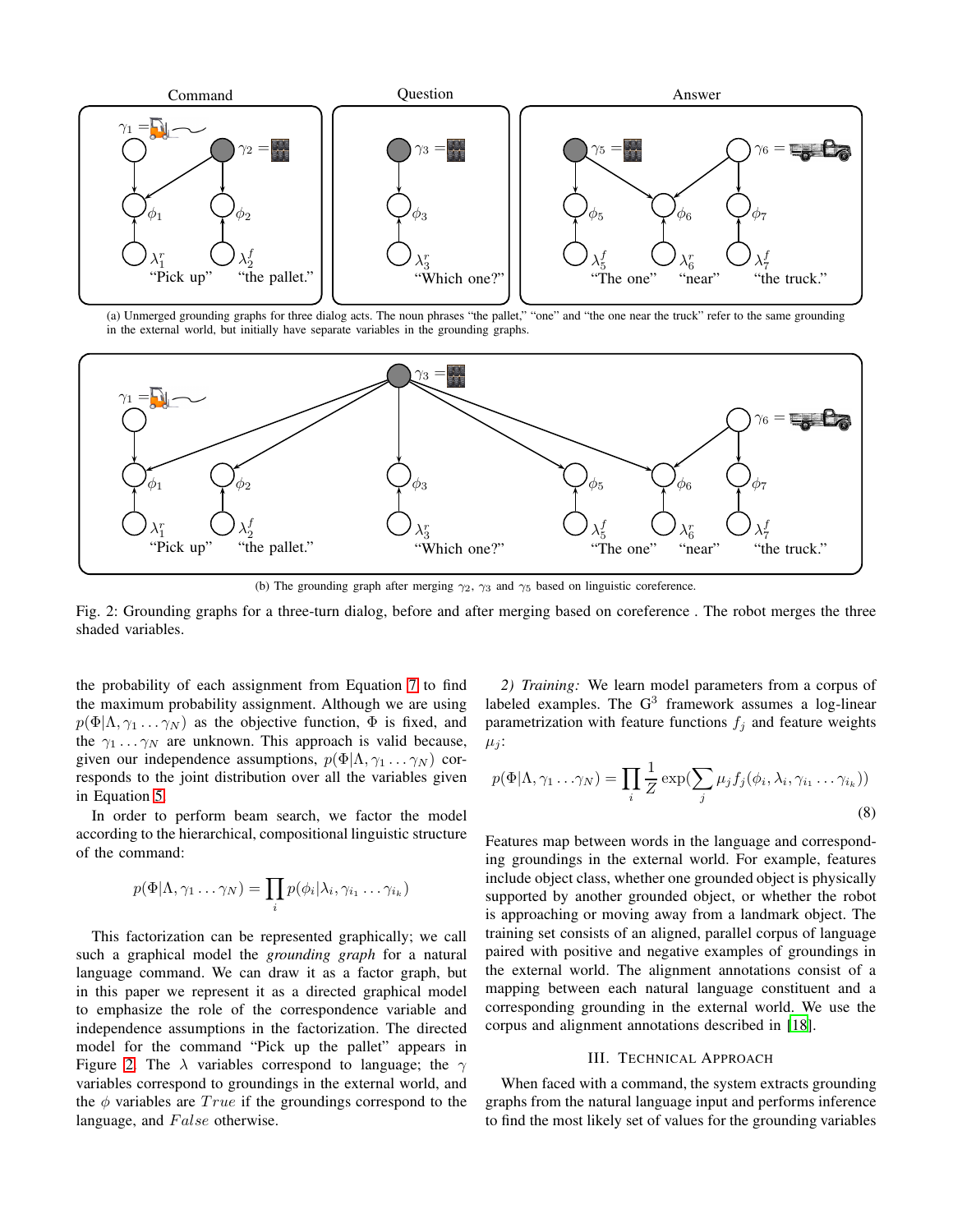<span id="page-3-1"></span>

Fig. 3: System diagram. Grayed out blocks show pre-existing components; black parts show the question-asking feedback system new to this paper.

 $\gamma_1 \dots \gamma_N$ . Next, it identifies the most uncertain grounding variable  $\gamma_i$  and asks a question about that variable, described in Section [III-A.](#page-3-0) After receiving an answer from a human partner, the robot merges grounding graphs from the command, question, and answer into a single graphical model, described in Section [III-B.](#page-4-0) Finally, it performs inference in the merged graph to find a new set of groundings that incorporates information from the answer as well as information from the original command. Figure [3](#page-3-1) shows dataflow in the system. Grayed-out blocks in the figure show pre-existing components, not novel to this paper. Black blocks show the question-asking feedback system that is the contribution of this work.

## <span id="page-3-0"></span>*A. Generating a Question*

Our approach to asking questions is to first identify grounding variables whose values are most uncertain, then generate a question to try to disambiguate the value of that variable. The system iteratively asks questions about the most uncertain grounding variable  $\gamma_i$  until it is sufficiently confident about having inferred the correct groundings.

One intuitive estimate for the uncertainty of a grounding variable  $\gamma_j$  is to look at the probability of the correspondence variable  $\phi_k$  for each factor it participates in:

$$
\underset{\gamma_j}{\text{argmin}} \prod_{k \in factors(\gamma_j)} p(\phi_k | \gamma_1 \dots \gamma_N, \Lambda) \tag{9}
$$

If the system was unable to find a high-probability grounding for a variable  $\gamma_i$ , then it could ask a question to collect more information. We refer to this approach as **Metric 1**. [1](#page-3-2)

However, this metric will not perform well if there are several objects in the external environment that could correspond equally well to the words in the language. As an example, a vague expression such as "the pallet" would have high confidence for any pallet that was grounded to it. But if there were many pallets in the environment, the robot might be very uncertain about which one was meant.

A more principled approach is to formally derive an expression for the entropy of the distribution over grounding

variables, then ask a question about the variable with maximum entropy. We begin by defining a family of marginal distributions for each grounding variable  $\gamma_j$  conditioned on  $\Phi$ and Λ:

$$
p(\gamma_j|\Phi,\Lambda) \tag{10}
$$

To find the most uncertain grounding variable  $\gamma_j$ , we find the distribution in this family with the highest entropy:

$$
\underset{j}{\text{argmax}} H_{p(\gamma_j|\Phi,\Lambda)}(\gamma_j) \tag{11}
$$

The system can collect more information from the human partner in order to disambiguate the command by asking a question about the most uncertain variable, For example, if a command like "bring the pallet on the truck to receiving" were issued in a context with two trucks and one pallet, the entropy would be higher for the phrase "the truck"and the system could ask a question such as "Which truck?" On the other hand, if there were two pallets and one truck, the entropy would be higher for the phrase "the pallet" and the system would ask a question such as "Which pallet?"

We can expand the entropy function as:

<span id="page-3-4"></span>
$$
H_{p(\gamma_j|\Phi,\Lambda)}(\gamma_j) = -\sum_{\gamma_j} p(\gamma_j|\Phi,\Lambda) \log p(\gamma_j|\Phi,\Lambda) \qquad (12)
$$

Unfortunately,  $p(\gamma_j | \Phi, \Lambda)$  cannot be directly computed in the G<sup>3</sup> framework, because we only have  $p(\Phi | \Lambda, \gamma_1 \dots \gamma_N)$ , which the system maximizes with respect to the unknown grounding variables  $\gamma_1 \dots \gamma_N$ . Instead, we rewrite it as a marginalization over the joint:

$$
p(\gamma_j|\Phi,\Lambda) = \sum_{\gamma_1...\gamma_{j-1},\gamma_{j+1}...\gamma_N} p(\gamma_1...\gamma_N|\Phi,\Lambda)
$$
 (13)

We use Bayes' rule to rewrite it:

$$
p(\gamma_j|\Phi,\Lambda) = \sum_{\gamma_1...\gamma_{j-1},\gamma_{j+1}...\gamma_N} \frac{p(\Phi|\gamma_1...\gamma_N,\Lambda)p(\gamma_1...\gamma_N|\Lambda)}{p(\Phi|\Lambda)}
$$
(14)

Next, we assume that  $\gamma_1 \dots \gamma_N$  are independent of  $\Lambda$  when we do not know  $\Phi$ , as we did in Equation [6,](#page-1-2) yielding:

$$
p(\gamma_j|\Phi,\Lambda) = \sum_{\gamma_1...\gamma_{j-1},\gamma_{j+1}...\gamma_N} \frac{p(\Phi|\gamma_1...\gamma_N,\Lambda)p(\gamma_1...\gamma_N)}{p(\Phi|\Lambda)}
$$
(15)

Finally, we assume a constant prior  $p(\gamma_1 \dots \gamma_N) = C$  and define a constant  $K = C/p(\Phi|\Lambda)$ :

<span id="page-3-3"></span>
$$
p(\gamma_j | \Phi, \Lambda) = K \sum_{\gamma_1 \dots \gamma_{j-1}, \gamma_{j+1} \dots \gamma_N} p(\Phi | \gamma_1 \dots \gamma_N, \Lambda) \quad (16)
$$

We can efficiently approximate this summation based on the results of the inference process. After running inference, the system saves all  $M$  sets of values that it considered for grounding variables in the model; we call each sample  $s_m$ . Each sample consists of bindings for grounding variable  $\gamma_j$ 

<span id="page-3-2"></span><sup>&</sup>lt;sup>1</sup>We use confidence instead of  $H_{p(\Phi|\gamma_1...\gamma_N,\Lambda)}(\Phi)$ , since entropy is low when  $p(\phi_k|\gamma_1...\gamma_N,\Lambda)$  is either very high or very low probability.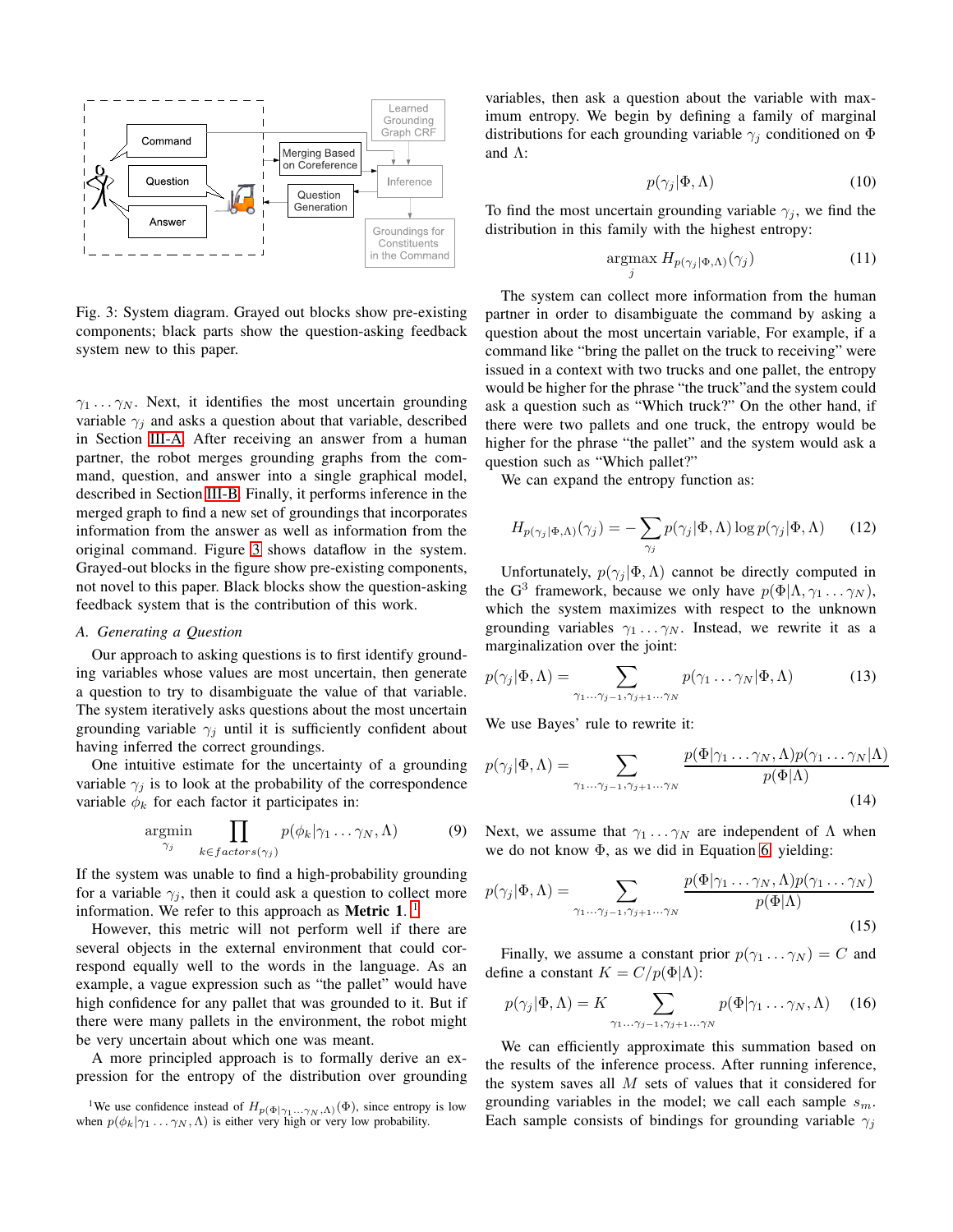in the grounding graph, and we denote the value of variable  $\gamma_j$  in  $s_m$  as  $s_m[\gamma_j]$ . When performing inference using beam search, we set the beam width to be large so that the samples are diverse enough to enable accurate estimate of entropy. We approximate [16](#page-3-3) with:

$$
\hat{p}(\gamma_j = g | \Phi, \Lambda) = \frac{c(\gamma_j = g, \Phi, \Lambda)}{\sum_x c(\gamma_j = x, \Phi, \Lambda)}
$$
(17)

where c is

$$
c(\gamma_j = g | \Phi, \Lambda) =
$$
  
\n
$$
K \sum_{\{s_m | s_m[\gamma_j] = g\}} p(\Phi | s_m[\gamma_1] \dots s_m[\gamma_N], \Lambda) \times
$$
  
\n
$$
p(s_m[\gamma_1] \dots s_m[\gamma_N])
$$
\n(18)

We can substitute this equation into Equation [12](#page-3-4) to obtain an estimate for the entropy. We refer to this approximation as **Metric 2**.

After identifying a variable to ask about, the robot asks a question using a template-based algorithm. It finds text associated with the grounding variable and generates a question of the form "What do the words X refer to?" Once a question has been generated, the system asks it and collects an answer from the human partner. In general, answers could take many forms. For example, Figure [5](#page-6-0) shows commands, questions generated using the template-based algorithm, along with corresponding answers collected from untrained users.

## <span id="page-4-0"></span>*B. Merging Graphs*

Once a question has been chosen and an answer obtained, the robot incorporates information from the answer into its inference process. It begins by computing separate grounding graphs for the command, the question and the answer according to the parse structure of the language. Next, variables in separate grounding graphs are merged based on linguistic coreference. Finally, the system performs inference in the merged graph to incorporate information from the command, question, and answer.

Resolving linguistic coreferences involves identifying linguistic constituents that refer to the same entity in the external world. For example, in the command, "Pick up the tire pallet and put it on the truck," the noun phrases "the tire pallet" and "it" refer to the same physical object in the external world, or *corefer*. Coreference resolution is a well-studied problem in computational linguistics [\[7\]](#page-7-7). Although there are several existing software packages to address this problem, most are developed for large corpora of newspaper articles and generalize poorly to language in our corpus. Instead, we created a coreference system which is trained on language from our corpus. Following typical approaches to coreference resolution [\[16](#page-7-8)], our system consists of a classifier to predict coreference between all pairs of noun phrases in the language combined with a clustering algorithm that enforces transitivity and finds antecedents for all pronouns. For the pair-wise classifier we used a log-linear model which uses bag-of-words features. The model is trained using an annotated corpus

<span id="page-4-2"></span>

Fig. 4: Precision vs. recall at predicting whether an inferred grounding is incorrect.

of positive and negative pairs of coreferences. We set the classification threshold of the model to 0.5 so that it choses the result with the most probability mass. Once coreferring variables have been identified, a merging algorithm creates a single unified grounding graph. The coreference resolution algorithm identifies pairs of  $\gamma$  variables in the grounding graph that corefer; the merging algorithm combines all pairs of coreferring variables. Figure [2](#page-2-0) shows a merged graph created from a command, a question, and an answer.

#### <span id="page-4-3"></span>*C. Deciding When to Ask a Question*

Section [III-A](#page-3-0) described how to generate a question in response to a natural language command. However, at a higher level, the robot needs to decide whether to ask a question or take an action. For example, if the robot is very confident about all grounding variables, it would be better to ask no questions at all. If it is uncertain about just one variable, a single question might suffice to disambiguate the command. Or it might ask a question, get an answer that it cannot understand, then choose to ask an additional question about the same grounding variable to receive further clarification. Our approach to this problem is to ask questions until the entropy of the most uncertain variable is below a certain threshold. To avoid going into an infinite loop, we prohibit the robot from asking a question about the same variable more than two times.

#### IV. RESULTS

To evaluate the system, we use a corpus of 21 manually created commands given to a simulated robotic forklift. The commands were designed to be deliberately ambiguous in order to provide an opportunity for clarifying questions and answers. In Section [IV-A,](#page-4-1) we assess the performance of the Metric 1 (Confidence) and Metric 2 (Entropy) at identifying incorrect grounding variables after inference has been performed for commands in the dataset. Second, we assess the end-to-end performance of the question-asking framework at increasing the number of correctly grounded concrete noun phrases.

### <span id="page-4-1"></span>*A. Predicting Incorrect Examples*

To directly assess the performance of the metrics defined in Section [III-A,](#page-3-0) we measure their performance at identifying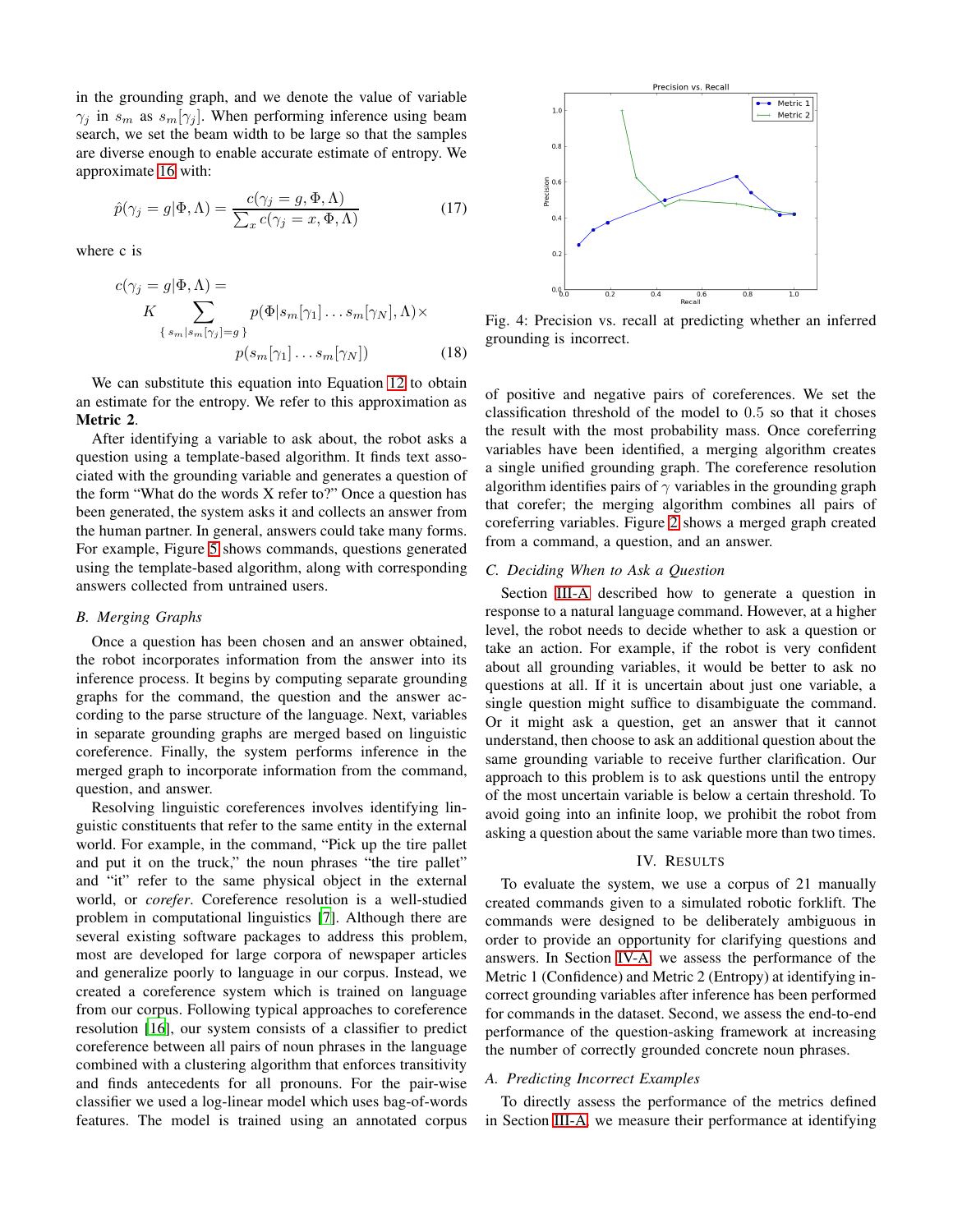grounding variables in the corpus that are incorrect. Figure [4](#page-4-2) shows the effect of this process on the commands from the corpus as a precision vs. recall curve. Here, a true positive is an incorrect grounding variable that was predicted to be incorrect; a false positive is a correct grounding variable that was predicted to be incorrect. Metric 1 (Confidence) performs quite poorly, even having positive slope. This is not due to a bug; instead, there is a group of low-confidence grounding variables which are in fact correct. For example, for the command "Lift it from the truck," the factor for "the truck" has high confidence, but "from the truck" has lower confidence. Metric 1 multiplies the two values together, yielding an overall low estimate for confidence. Metric 2, in contrast, gives this variable much lower entropy compared to other commands, since the "from the truck."

## *B. Asking Questions*

Next, we assess the performance of the system at using answers to questions to disambiguate ambiguous phrases in the corpus. To collect a corpus of questions and answers, we first generated questions for each concrete noun phrase in the corpus, then collected answers to those questions using crowdsourcing. For example, for a command like "Take the pallet and place it on the trailer to the left," the questiongeneration algorithm could ask about "the pallet," "it," or "the trailer to the left." By asking answers for all concrete noun phrases in the dataset in advance, we can compare different question selection strategies offline, without collecting new data.

To collect an answer to a question, we showed annotators a natural language command directing the robot to perform an action in the environment, such as "Pick up the pallet," paired with a question such as "What do you mean by 'the pallet'?" In addition, annotators saw a video of the simulated robot performing the action sequence, such as picking up a specific tire pallet in the environment. We instructed them to provide an answer to the question in their own words, assuming that what they saw happening in the video represented the intended meaning of the command. We collected two answers from different annotators for each question. Example commands, questions, and answers from the corpus appear in Table [5.](#page-6-0)

To measure the performance of the system, we report the fraction of correctly grounded concrete noun phrases in the original command, not including the question and answer. A concrete noun phrase is one which refers to a specific single object in the external world, such as "the skid of tires." An example of a non-concrete noun phrase is "your far left-hand side." A noun phrase such as "the skid of tires" is considered to be correct if the inference maps it to the same tire pallet that the human user referenced. It is considered to be incorrect if the inference maps it to some other object, such as a trailer.

We evaluate our system in several different conditions, using both automatic coreference resolution and oracle coreference resolution. As baselines, we present the performance using only information from the commands, without asking any questions, as well as performance when asking a question

about each concrete noun phrase. The baseline results in Table [I](#page-6-1) show that the system realizes a large improvement in performance when using information from commands, questions, and answers compared to information from the commands alone.

Next, we assess the performance of the two metrics at selecting questions to ask. We report performance for three conditions: selecting just one question to ask about a command, selecting two questions, and selecting questions until uncertainty is below a specified, hand-tuned threshold. We also compare to selecting a question at random. The system may ask up to two questions about each concrete noun phrase. When asking about a noun phrase for a second time, it generates the same question but receives a different answer. The system could ask a total of 76 possible questions over the 21 commands in the corpus; for each approach we also report the fraction of questions from this space that were actually asked. Table [I](#page-6-1) shows the performance of the system in these conditions.

When asking one question and using automatic coreference resolution, Metric 2 (Entropy) slightly outperforms Metric 1 (Confidence), but does no better than randomly choosing a question to ask. When asking a second question, Metric 2 achieves better accuracy than Metric 1 or random question selection, nearly matching the 71% correct achieved by asking all possible questions. This is despite the fact that it only asks 55% of the available questions. These results show clear improvement from the additional information in the questions and answers, and some advantage from Metric 2 over Metric 1 and random selection of questions. Note when asking a second question, the system may choose to ask again about the previously encountered phrase; it may also choose to ask about another phrase. This mechanism means that if the answer to the first question was ambiguous, the system can recover by asking again to collect more information.

In order to focus on the results of the question-selection process, we repeat the analysis of the two metrics using oracle coreference, which determines linguistic coreference directly from the mapping between constituents in the language and groundings in the real world. This eliminates automatic coreference as a source of error in these results. We see a significant improvement using oracle coreference compared to automatic coreference; this is due to errors in which the automatic resolver merges variables that do not actually refer to the same object.

When using oracle coreference, asking all possible questions shows a dramatic improvement over asking no questions (92% from 58%). With one and two questions being asked, Metric 2 (Entropy) again outperforms Metric 1 (Confidence) and random selection. Notably, question selection with Metric 2 (Entropy) is able to achieve the same 92% accuracy as asking all questions, despite only asking 55% of the questions available to it. Improved coreference resolution could be achieved by training on a larger corpus of examples, as well as adding additional features to the coreference resolver, especially including information from groundings.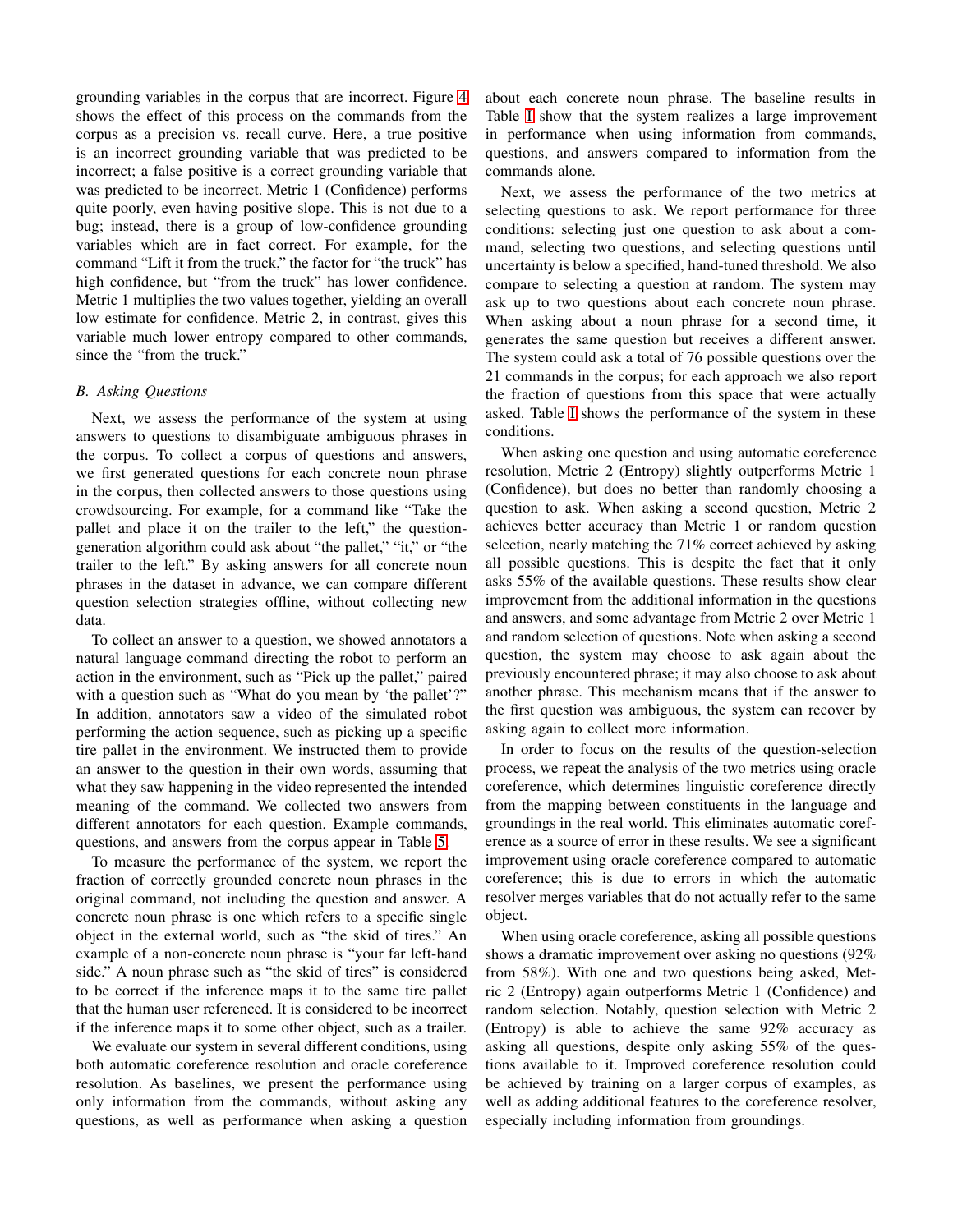Next, we assess the system's performance using the algorithm described in Section [III-C](#page-4-3) in order to decide when to ask a question, in addition to deciding what question to ask. Table [II](#page-7-9) shows the performance of Metric 1 and Metric 2. Metric 2 significantly outperforms Metric 2 while asking only a few more questions. Although it asks less than half of the possible questions, it approaches the performance of the system which asks all possible questions.

As an example of the system's operation, for a command such as "Move the pallet over to it," the entropy according to Metric 2 for the phrase "it" is  $(1.82)$  and "the pallet"  $(1.00)$ . The system identifies "it" as the most uncertain variable, then asks "What does the word 'it' refer to?" The answer was "It refers to the empty trailer to the left of the two pallets." After incorporating the answer into the model and performing inference, the system correctly grounds the phrase "it" to the trailer and computes a new estimate for the entropy. The entropy for "it" has now been reduced, and the robot next asks "What do the words the pallet refer to?" and receives an answer "The pallet is the piece of wood with the orange and grey boxes that is directly in front of the forklift." After this process, the robot has inferred correct values for all grounding variables in the grounding graph for this command.

Finally, we assess the system's performance at producing better action sequences using answers to questions. For each top-level clause in the corpus, we generated a sequence of robot actions and manually assessed whether those actions matched the actions in the original video. When using information from commands only, the system correctly executes 37% of the top level actions. In many cases, for a command such as "pick up the pallet" it does pick up a pallet, but a different one from the original video. In contrast, after incorporating information from the answers to questions, it correctly executes 66% of the commands.

Our framework provides first steps toward an informationtheoretic approach for enabling the robot to ask questions about objects in the environment. Failures occurred for a number of reasons. Sometimes, the answer obtained from the human user was not useful. For example, one user answered "What do the words the pallet refer to?" with a definition of the pallet "The wooden crate that the merchandise sits on top of" rather than specifying which pallet was being referenced (e.g., something like "the pallet with tires.") Other failures occurred in more complex environments because the robot failed to understand the disambiguating answer, as in "the object on the far left," when the system did not have a good model of left versus right. Our entropy-based approach is limited to types of questions that target specific phrases in the answer. More general algorithms are needed to handle a wider array of dialog strategies, such as asking yes/no' questions, such as "Do you mean this one?" or more open-ended questions such as "Now what?"

#### V. RELATED WORK

Many have created systems that exploit the compositional structure of language in order to follow natural language

<span id="page-6-0"></span>

| Command:<br><b>Question:</b><br>Answer: | Move your pallet further right.<br>What do the words your pallet refer to?<br>Your pallet refers to the pallet you are currently<br>carrying.                 |
|-----------------------------------------|---------------------------------------------------------------------------------------------------------------------------------------------------------------|
| Command:                                | Move closer to it.                                                                                                                                            |
| <b>Ouestion:</b>                        | What does the word it refer to?                                                                                                                               |
| Answer:                                 | It refers to the empty truck trailer.                                                                                                                         |
| Command:                                | Take the pallet and place it on the one to the left.                                                                                                          |
| <b>Ouestion:</b>                        | What do the words the one refer to?                                                                                                                           |
| Answer:                                 | The one refers to the empty trailer.                                                                                                                          |
| Command:<br><b>Question:</b><br>Answer: | Place the pallet just to the right of the other pallet.<br>What do the words the pallet refer to?<br>The wooden crate that the merchandise sits on<br>top of. |

Fig. 5: Sample commands, questions, and answers from the corpus.

<span id="page-6-1"></span>TABLE I: Performance at Grounding Concrete Noun Phrases

|                             | % Correct,<br>automatic<br>coreference | % Correct.<br>oracle<br>coreference | % Questions<br>Asked |
|-----------------------------|----------------------------------------|-------------------------------------|----------------------|
| <b>Baselines</b>            |                                        |                                     |                      |
| No Questions                | 47%                                    | 58%                                 | $0\%$                |
| All Ouestions               | 71%                                    | 92%                                 | 100%                 |
| <b>Asking One Question</b>  |                                        |                                     |                      |
| Random                      | 55%                                    | 74%                                 | 28%                  |
| Metric 1 (Confidence)       | 53%                                    | 74%                                 | 28%                  |
| Metric 2 (Entropy)          | 55%                                    | 79%                                 | 28%                  |
| <b>Asking Two Questions</b> |                                        |                                     |                      |
| Random                      | 61%                                    | 82%                                 | 55%                  |
| Metric 1 (Confidence)       | 63%                                    | 82%                                 | 55%                  |
| Metric 2 (Entropy)          | 68%                                    | 92%                                 | 55%                  |

commands [\[21](#page-7-10), [9](#page-7-11), [4\]](#page-7-12). Previous probabilistic approaches have used generative and discriminative models for understanding route instructions but did not make interactive systems that can use dialog to resolve ambiguity [\[10,](#page-7-13) [19,](#page-7-14) [8](#page-7-15), [18,](#page-7-3) [13\]](#page-7-16). Our work instead focuses on using an induced probabilistic model over natural language commands and groundings in order to incorporate information from questions and answers.

Others have created robotic systems that interact using dialog [\[5,](#page-7-17) [15,](#page-7-18) [2\]](#page-7-19). Bauer et al. [\[1](#page-7-2)] built a robot that can find its way through an urban environment by interacting with pedestrians using a touch screen and gesture recognition system. Our approach differs in that it focuses on simple threeturn dialogs but is able to understand language from untrained users rather than a predefined, fixed vocabulary or fixed types of answers. Furthermore, it chooses targeted questions based on the robot's model of the external world.

Existing work in dialog systems [\[3,](#page-7-0) [12](#page-7-20), [20,](#page-7-21) [22\]](#page-7-22) use MDP and POMDP models with a fixed, predefined state space to represent the user's intentions. In contrast, the space of possible groundings is defined by objects and action available to the robot's perception; the user's intentions are defined by the grounding graph and vary according to the structure of the language.